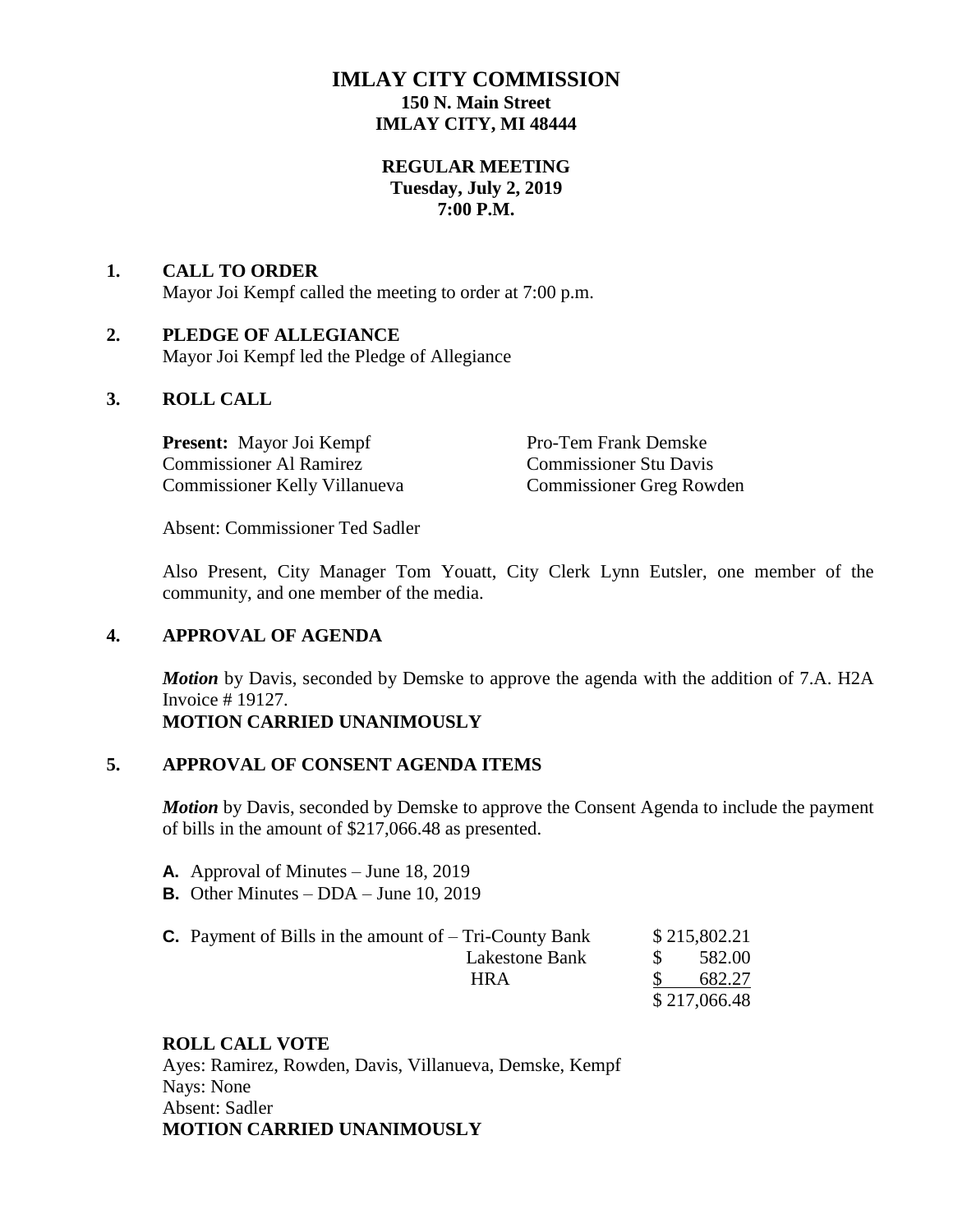### **6. CITIZENS FROM THE FLOOR**

Allen Rosenbalm stated that he believes that there is an over emphasis on job creation and that the job of the City is to protect the Citizens and to provide essential services to the public.

### **7. OLD BUSINESS**

### **A. H2A Invoice # 19127 – Imlay City Fire Station**

**Motion** by Ramirez, seconded by Davis to approve payment to H2A in the amount of \$3,465.00 as presented.

**ROLL CALL VOTE** Ayes: Rowden, Davis, Villanueva, Demske, Ramirez, Kempf Nays: None Absent: Sadler **MOTION CARRIED UNANIMOUSLY**

#### **8. NEW BUSINESS**

#### **A. Approval of the Rezoning of Indigo Lavender Farms, 613 N Cedar**

City Manager Tom Youatt presented the approval of the City Planning Commission to rezone Indigo Lavender Farms from a RM-1 to a B-3.

*Motion* by Davis, seconded by Villanueva to approve the rezoning of 613 N Cedar, Indigo Lavender Farms, Parcel # I20-27-609-040-00 from a RM-1 (Multi Family) to a B-3 (General Business as presented.

### **MOTION CARRIED UNANIMOUSLY**

#### **B. Change Order #3 – Assisted Living Water Main Extension**

City Manager Tom Youatt presented a change order from Northwest Earth Movers LLC which changes the amount of the contract from \$47,345.00 to \$55,114.40.

*Motion* by Davis, seconded by Demske to approve change order # 3 from Northwest Earth Movers LLC to the amount of \$55,114.40 as presented.

#### **ROLL CALL VOTE**

Ayes: Davis, Villanueva, Demske, Ramirez, Rowden, Kempf Nays: None Absent: Sadler **MOTION CARRIED UNANIMOUSLY**

#### **C. MERS Annual Actuarial Valuation Report**

City Manager Tom Youatt presented the Actuarial Report for 2018. MERS has changed the formula they use to calculate the percent funded. Our percentage went down by 1%. The City will need to discuss other ways to bring our percentage up. The City is currently contributing an extra \$100,000.00 per year.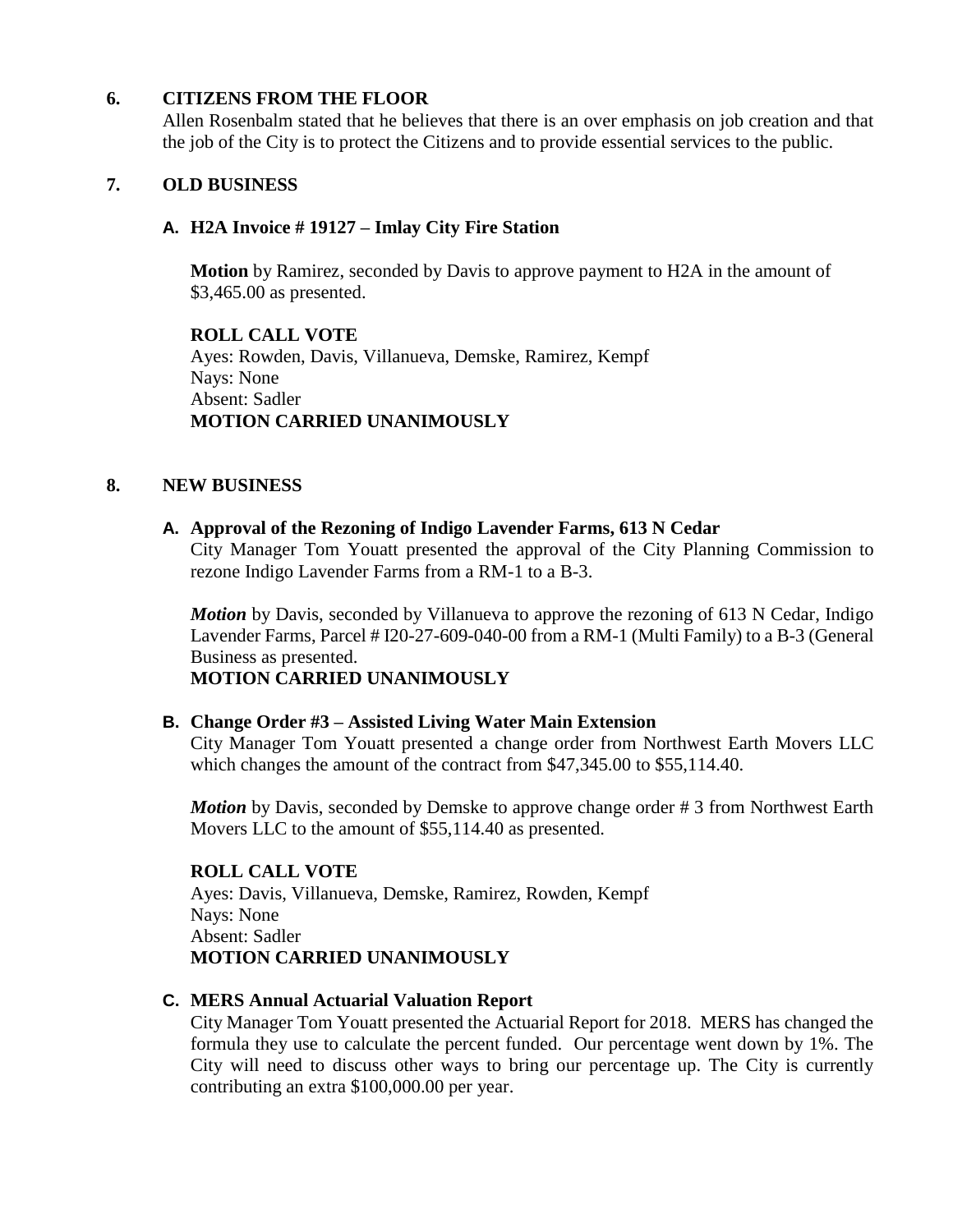#### **D. Personnel Policy Amendment # 2019-2**

City Manager Tom Youatt presented an amendment to our Personnel Policy Article VII, "Employment Benefits," "Uniforms and Laundry", which allows Police, Public Works, and Wastewater Employees an allowance of \$150.00 to purchase safety shoes. The Department Heads were excluded.

The Amended policy will increase the amount to \$250.00 and will include the Department Heads for the Police, Public Works, and Wastewater.

*Motion* by Demske, seconded by Ramirez to Amend Personnel Policy # 2019-2 to increase the amount of the Safety Shoes and to include the Department Heads of the Police, Public Works, and Wastewater as presented.

### **ROLL CALL VOTE**

Ayes: Villanueva, Demske, Ramirez, Rowden, Davis, Kempf Nays: None Absent: Sadler **MOTION CARRIED UNANIMOUSLY**

#### **E. Zero Turn Mower Bid**

Two Bids were presented: Rosy Brothers and Lumberjack Shack. There were several mower options submitted by both. The mowers were reviewed by the Ed Priehs, DPW and Pat Rankin, WWTP.

*Motion* by Ramirez, seconded by Demske to award the bid to Lumberjack Shack, Inc. for purchase of an Exmark E-Series Zero Turn Mower at the cost of \$11,557.00 as presented.

### **ROLL CALL VOTE**

Ayes: Demske, Ramirez, Rowden, Davis, Villanueva, Kempf Nays: None Absent: Sadler **MOTION CARRIED UNANIMOUSLY**

#### **F. Tree Removal Bid**

Three bids were submitted as follows:

| Raymond's Tree Inc. | \$8,350.00 |
|---------------------|------------|
| Owen's Tree Service | \$8,945.00 |
| Dan's Tree Service  | \$6,200.00 |

*Motion* by Demske, seconded by Davis to award the bid to the lowest bidder, Dan's Tree Service in the amount of \$6,200.00 as presented.

#### **ROLL CALL VOTE**

Ayes: Ramirez, Rowden, Davis, Villanueva, Demske, Kempf Nays: None Absent: Sadler **MOTION CARRIED UNANIMOUSLY**